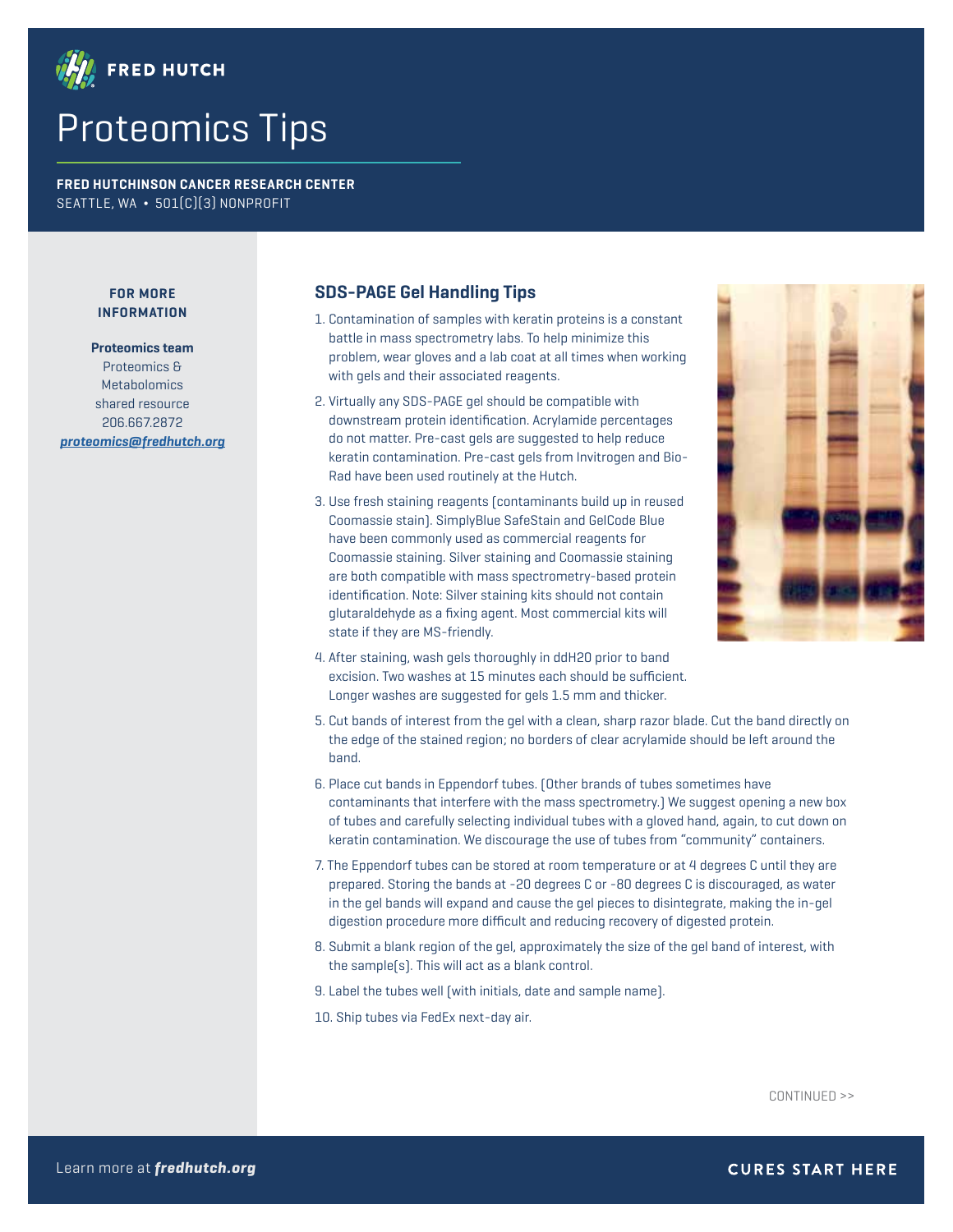## **Proteomics Solutions Handling Tips**

There are many common biochemical reagents that are not compatible with mass spectrometry or HPLC and should not be present in the final sample. If the following reagents cannot be avoided during biochemical processing of the samples, contact the Proteomics & Metabolomics shared resource to develop a strategy for removing the problematic reagents.

- ¬ Detergents: NP-40, SDS, Tween and Triton-X are not compatible with LC/ESI, MALDI or HPLC.
- ¬ DMSO at high concentration is not compatible with LC/ESI, MALDI or HPLC.
- ¬ Phosphate buffers are not compatible with MALDI.
- ¬ Glycerol at high concentration is not compatible with MALDI.
- ¬ Salts (e.g., NaCl, KCl) at high concentrations are not compatible with MALDI.

If mass spectrometry-offending reagents are needed for protein isolation, one possible strategy is to remove the offending reagents by SDS-PAGE. Electrophorese samples 1-2 cm into a gel, stain the gel and cut out the band for downstream gel slice digestion processing **(see figure 1 on next page)**. This gel approach is also ideal for removing excess FLAG peptide from FLAG-tagged affinity purifications.

Additionally, excess antibodies can interfere with mass spectrometry detection of lowabundance proteins. Either crosslinking the antibody to beads or fractionating the sample on a gel **(see figure 2 on next page)** can overcome this issue. It is important to note that bands cut from the gel should comfortably fit into an Eppendorf tube.

CONTINUED >>